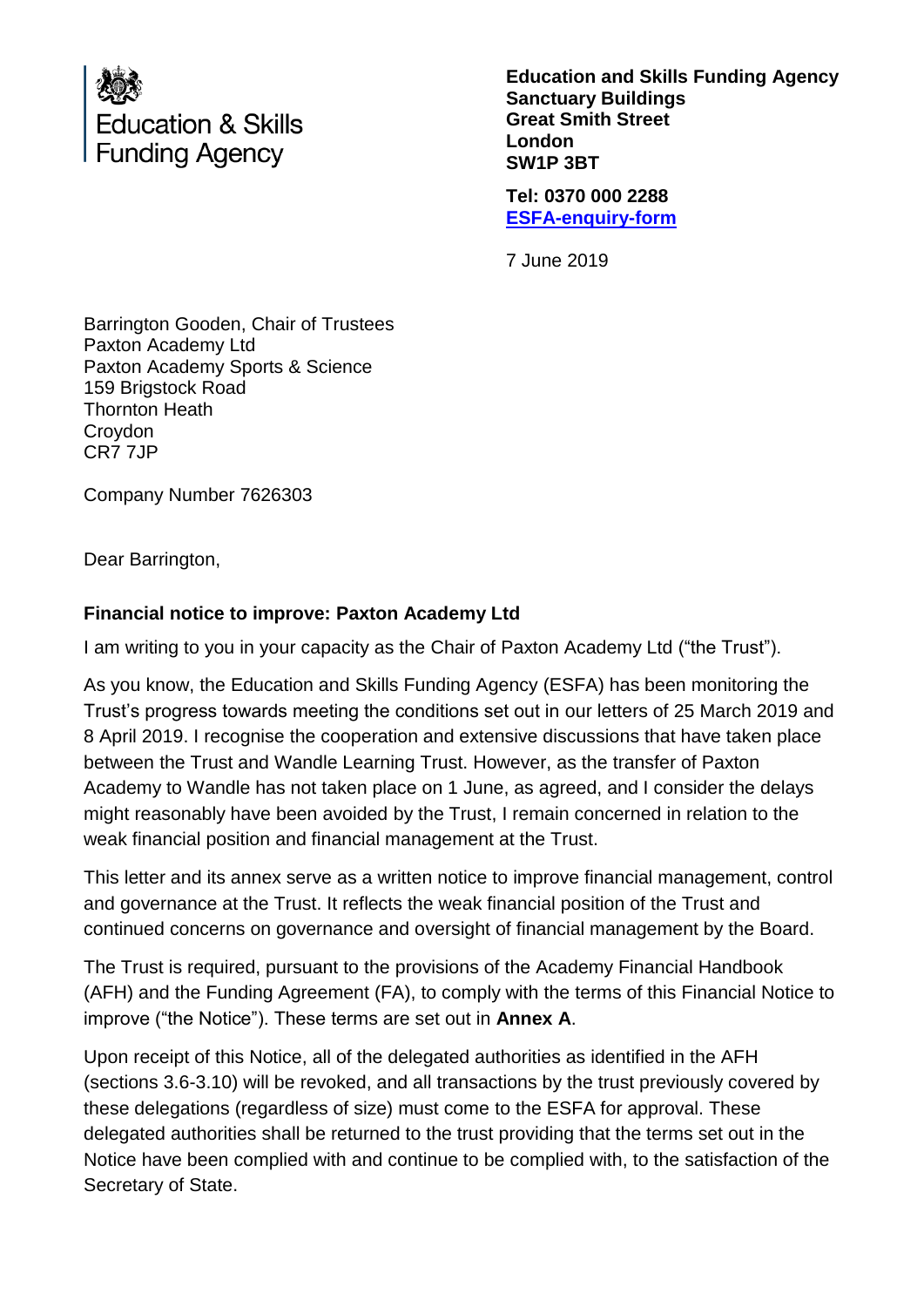We will monitor progress made towards meeting the requirements associated with this Notice. We will lift the Notice when the requirements set out in the annex have been met. Failure to meet the requirements of this Notice, to the satisfaction of the Secretary of State, constitutes a breach of the AFH and therefore the FA. This may result in the termination of the funding agreement.

We have set out the actions that we would expect to be taken forward pending the transfer to Wandle Learning Trust. We do expect the trust to continue working with Wandle Learning Trust to facilitate the smooth transfer of the academy by 1 July 2019. If this is achieved we would expect to consider steps to lift the FNtI to align with the trust's subsequent wind up.

I should be grateful if you would acknowledge receipt of this letter by email within three working days of the date of this letter to [redacted] [redacted] at  $\overline{c}$ .  $\overline{c}$ 

I am copying this letter to Jonathan Duff, Acting Director, the Regional Schools Commissioner (RSC) for South East England and South London.

I look forward to hearing from you.

Yours sincerely

Mike Pettifer Director:Academies and Maintained Schools Directorate

CC: Johnette Barrett, Accounting Officer, Paxton Academy Ltd Jonathan Duff, Acting Director, Regional Schools Commissioner's Office for South East England and South London.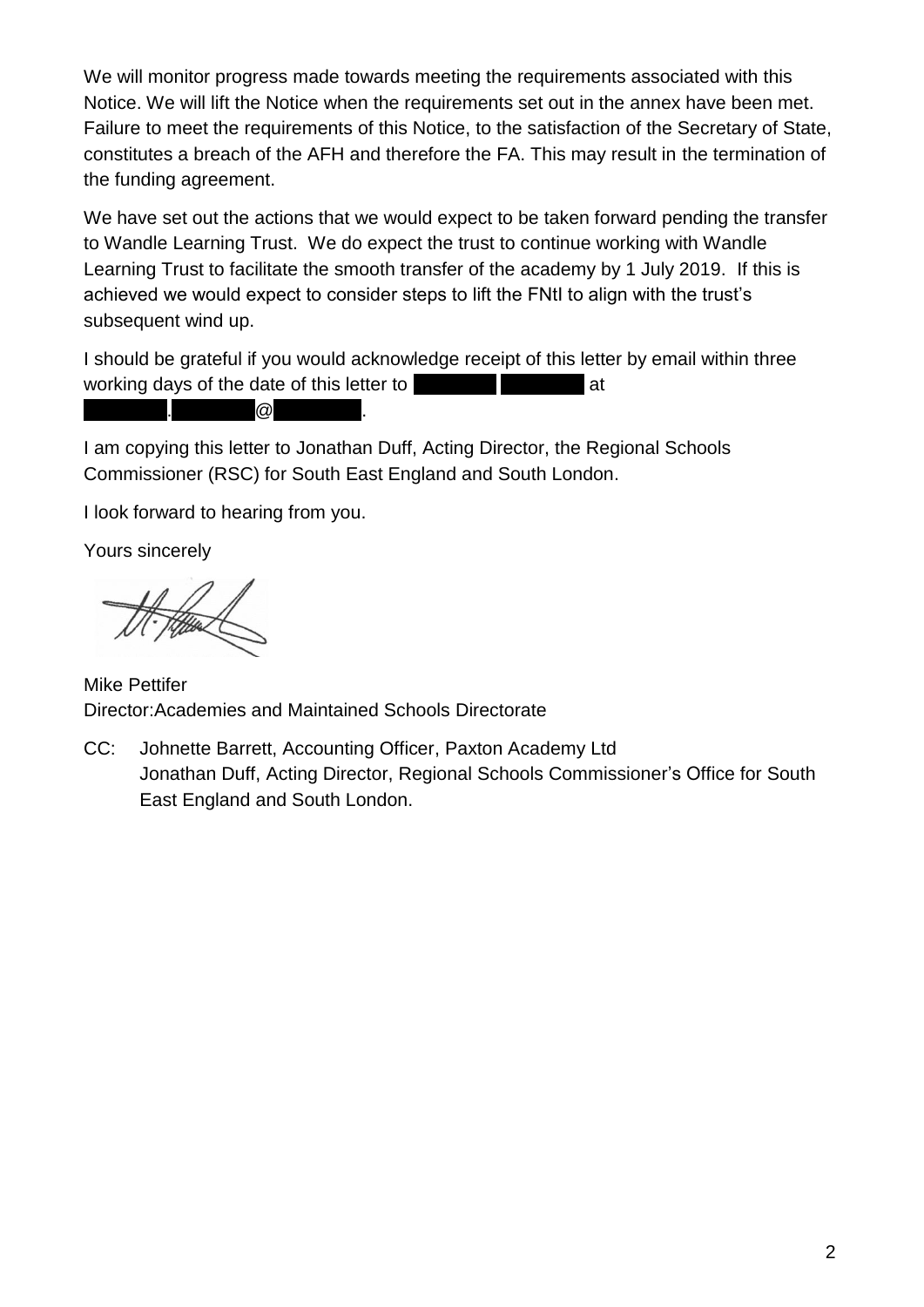### **Paxton Academy Ltd Annex A Annex A**

#### **Financial Notice to Improve**

- 1. The Education and Skills Funding Agency (ESFA) has decided to issue a Financial Notice to Improve (the 'Notice') as a consequence of Paxton Academy Ltd ('the Trust'):
	- Failing to set a balanced budget as required in the Academies Financial Handbook (AFH) paragraph 2.3.1
	- Failing to notify the ESFA within 14 days of the board meeting that the trust was proposing to set a deficit revenue budget for the current financial year as required in the Academies Financial Handbook (AFH) paragraph 2.3.4.
	- Failing to submit a 3-year budget forecast return by 30 July 2018 as required in the Academies Financial Handbook (AFH) paragraph 2.3.2, or to remedy this breach.

## **Conditions**

The Trust must:

- 2. Commission and implement the recommendations of an independent review of its financial systems and processes to ensure that future financial returns to the ESFA are submitted accurately and on time. The independent reviewer and terms of reference of the review and the outcome must be shared with the ESFA. The report findings must be shared with the ESFA by the end of October 2019.
- 3. Prepare an action plan in response to the recommendations from the review of financial systems and processes, and this must be agreed with the ESFA by the end of November 2019. This plan must demonstrate the timings when all the recommendations will be implemented.
- 4. Submit the Budget Forecast Return (BFR) by the deadline required by the ESFA.
- 5. Submit 2018/19 accounts by the deadline required by the ESFA.
- 6. Increase the regularity of all board and sub-committee meetings to twice a term, all minutes and notes to be shared with the ESFA at the earliest opportunity after each meeting throughout the 2018/19 and 2019/20 academic year.
- 7. Provide the ESFA with full minutes and notes of all board meetings held during 2018/19 by end of June 2019.
- 8. Commission and implement the recommendations of a fully independent review of current governance arrangements in June 2019. The independent reviewer and terms of reference must be agreed with the ESFA to include separation of responsibilities between members and trustees, and the report findings must be shared with the ESFA by the end of October 2019.
- 9. Prepare an action plan in response to the recommendations from the review of governance, and this must be agreed with the ESFA by the end of November 2019.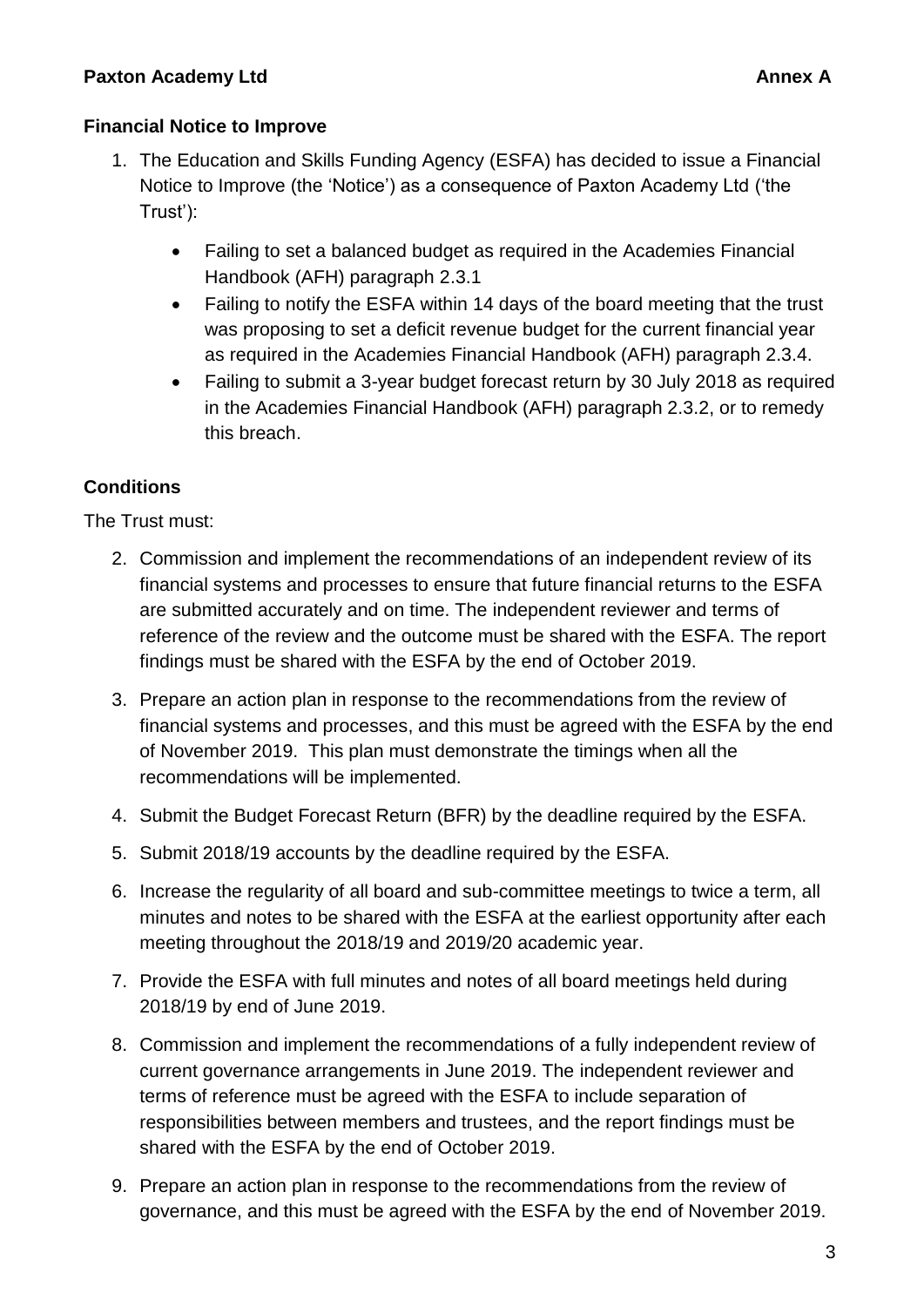This plan must demonstrate the timings when all the recommendations will be implemented.

- 10.Arrange and implement the recommendations of an independent review of financial management and internal controls to be undertaken in June/July 2019. The independent reviewer and terms of reference and party undertaking the review must be agreed with the ESFA, and the report findings must be shared with the ESFA by the end of September 2019.
- 11.Prepare an action plan in response to recommendations from the review of financial management and internal controls, and this must be agreed with the ESFA by the end of October 2019. This plan must demonstrate the timings when all the recommendations will be implemented.
- 12.Complete the actions detailed in the School Resource Management Adviser (SRMA) Report dated 18 July 2018.
- 13.Engage with a further SRMA, to visit the trust and review implementation of Integrated Curriculum Financial Planning (ICFP) in September 2019.
- 14.Prepare an action plan to implement the recommendations from the SRMA, and this must be agreed with the ESFA by the end of December 2019. This plan must demonstrate the timings when all the recommendations will be implemented.
- 15.Immediately strengthen the trust board and consider the introduction of a minimum of four RSC recommended academy trustees to support the current trust – new trustees should begin to be introduced no later than 1 September 2019 with all in place by 31 December 2019.
- 16.Adhere to the agreed repayment programme for the 2017/18 PNA deferral.
- 17.Continue working with Wandle Learning Trust to facilitate the smooth transfer of the academy by 1 July 2019, and with the ESFA for the trust's subsequent wind-up. If this is achieved we would expect to consider steps to lift this FNtI.

### **Financial management requirements**

- 18.The Trust is responsible for its own financial management, control and governance and is expected to take appropriate action to strengthen the weaknesses identified.
- 19.The Trust should take all appropriate actions to ensure an action plan is fully implemented.
- 20.The ESFA must be satisfied that the Trust is doing everything it can to rectify the weaknesses identified.

### **Timescales**

21.The Trust must adhere to deadlines associated with conditions, monitoring and progress actions and compliance set out in this notice.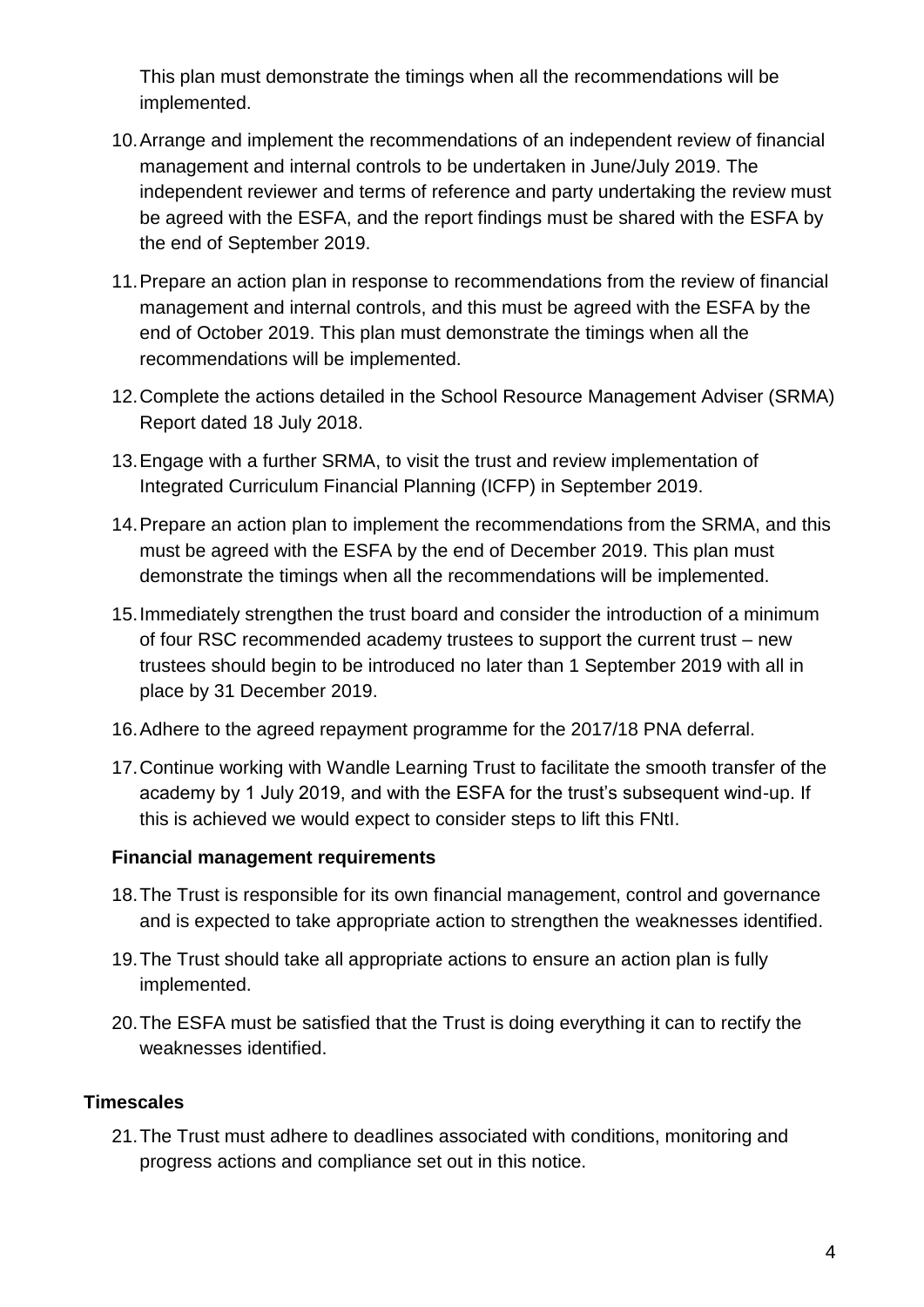# **Monitoring and progress**

- 22.The Trust must provide the ESFA with monthly management accounts and cash flow reports on the 12th of each month, commencing in July 2019, initially for the first twelve months of the Notice. The frequency of the reports thereafter will be determined by the ESFA, based on progress against the conditions listed above.
- 23.The Trust is required to submit an action plan by 17 June 2019 to meet the specific conditions outlined above and to enable the ESFA to monitor compliance and progress.
- 24.The trust is required to send internal audit reports, within 2 weeks of receipt.
- 25.The Trust is required to meet the specific conditions outlined above to enable the ESFA to monitor compliance and progress.
- 26.Should it become evident that the Trust is unlikely to fulfil the conditions and / or requirements set out in this Notice and / or within the above timescales, the ESFA will consider and explore the contractual intervention options available which may include termination of the FA.

## **Compliance and the end of the notice period**

- 27.Compliance with this Notice will be demonstrated when all of the conditions set out in this annex have been met:
- The independent review of financial systems has been completed and all recommended actions have been taken.
- The ESFA receives minutes of all board and committee meetings to demonstrate evidence of robust challenge to hold the CEO and accounting officer to account for the management of the budget/finances and general operation of the trust.
- The independent governance review has been completed and all recommended actions have been taken.
- The independent review of financial management and internal controls has been completed and all recommended actions have been taken.
- The SRMA review of ICFP has been completed and all recommended actions have been taken from this review and the review in July 2018.
- The Trust board has been stabilised with the appointment of at least four additional RSC recommended academy trustees.
- The Trust has transferred to a Multi Academy Trust.
- The Trust requests approval from the ESFA for any actions under the revoked freedoms in Part 3 and Annex B of the AFH. These requests should be sent us using the [ESFA-enquiry-form](https://form.education.gov.uk/fillform.php?self=1&form_id=HR41uA2F8Dh&type=form&ShowMsg=1&form_name=Knowledge+centre+enquiry+form&noRegister=false&ret=%2Fmodule%2Fservices&noLoginPrompt=1)
- The ESFA receives the Budget Forecast Return, by 31 July 2019.
- The ESFA receives audited financial statements with an unqualified audit opinion 31 December 2019.